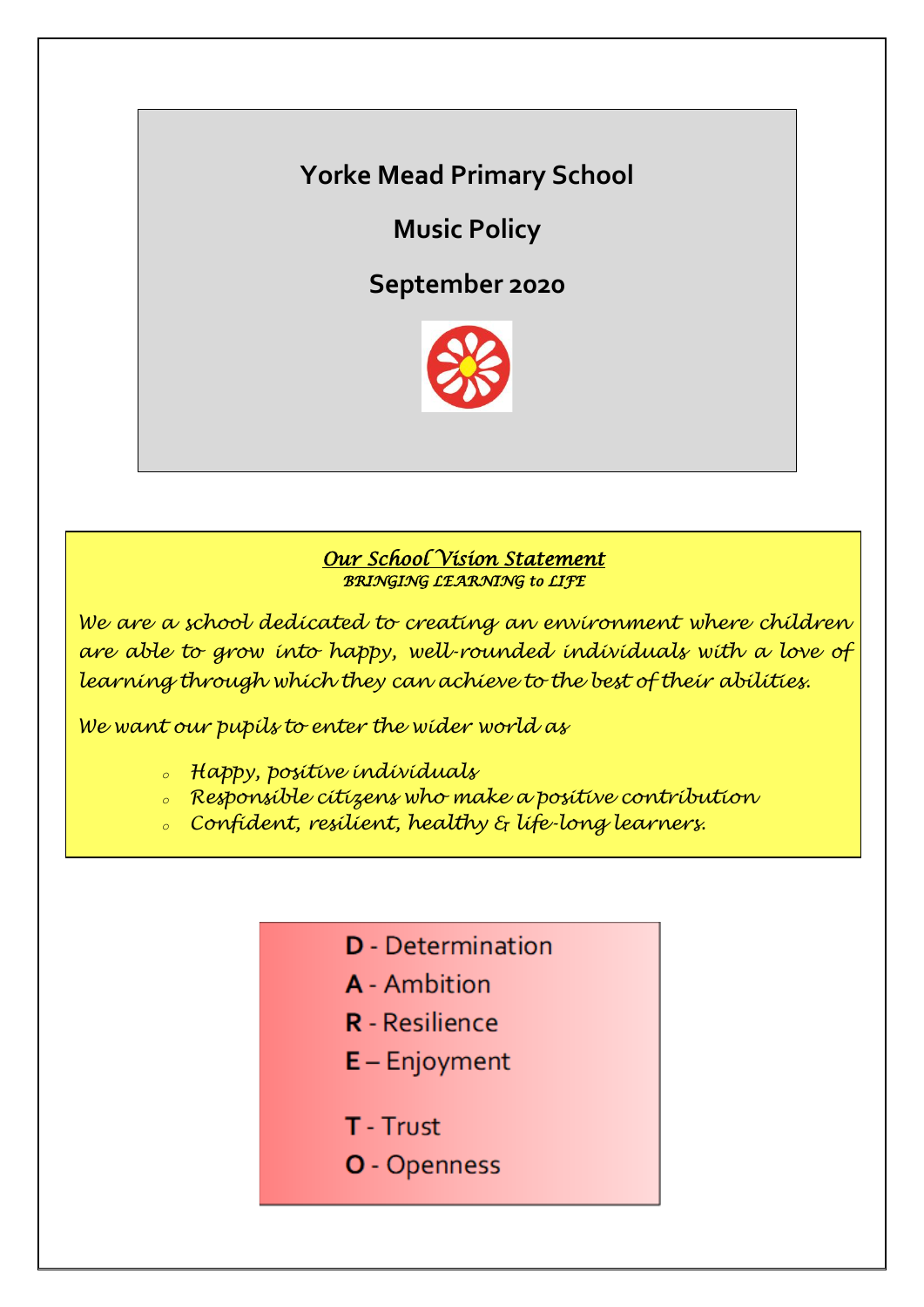### **Rationale and Ethos**

At Yorke Mead Music is a practical and inspiring subject where pupils get to explore their creativity, develop a range of new skills and grow in confidence. Music provides a different sensory experience from most of the other learning within the child's day. It enables children of all abilities to use their creative imagination to achieve their potential with guidance and a given criteria. Music at Yorke Mead encourages children to communicate what they feel and hear about a piece of music, creating comparisons and justifications about their feelings. They explore ideas and meanings through the work of famous musicians and are encouraged to develop a critical appreciation of artist's work from a range of genres and periods in time. The opened ended nature of the subject encourages children to be open with their ideas and thoughts about their own creations as well as those of others and to reinforce skills already established. Yorke Mead promotes the status of Music throughout the school, employing specialist musicians, which adds to the experience for our children and enriches their learning.

# **Aims of the Curriculum at Yorke Mead**

The curriculum at Yorke Mead is intended to ensure each child:

- Develops high self-esteem, confidence and a true feeling of self-worth
- Develops a lively, enquiring mind and life skills so that he/she will have the ability to experiment, investigate, take risks, challenge, discriminate and make informed choices
- Is enriched, motivated and challenged by a broad and balanced curriculum and recognises the value of all areas of learning, including literature, sciences, the arts and humanities.
- Is valued for their individual contributions, recognises their role and develops a positive attitude towards everyone in the life of the school and community.
- Develops the positive skills and attitudes necessary to work both independently and collaboratively.
- Will be given equal opportunities to participate in all aspects of school life, with high expectations and ambition for every child and appropriate levels of challenge and support to enable them to achieve.
- Develops an understanding and respect for other races, cultures, gender, people with disabilities, religions and associated points of view.
- Understands the importance of and develops responsibility for keeping themselves physically and emotionally healthy
- Acquires a set of moral values and attitudes including honesty, respect, sincerity, trust and personal responsibility.
- Is supported in their spiritual, moral, social and cultural development
- Is equipped with the knowledge and cultural capital they need to succeed in life

## **Aims of the Music Curriculum**

The national curriculum for music aims to ensure that all pupils:

- Perform, listen to, review and evaluate music across a range of historical periods, genres, styles and traditions, including the works of the great composers and musicians
- Learn to sing and to use their voices, to create and compose music on their own and with others, have the opportunity to learn a musical instrument, use technology appropriately and have the opportunity to progress to the next level of musical excellence
- Understand and explore how music is created, produced and communicated, including through the interrelated dimensions: pitch, duration, dynamics, tempo, timbre, texture, structure and appropriate musical notations.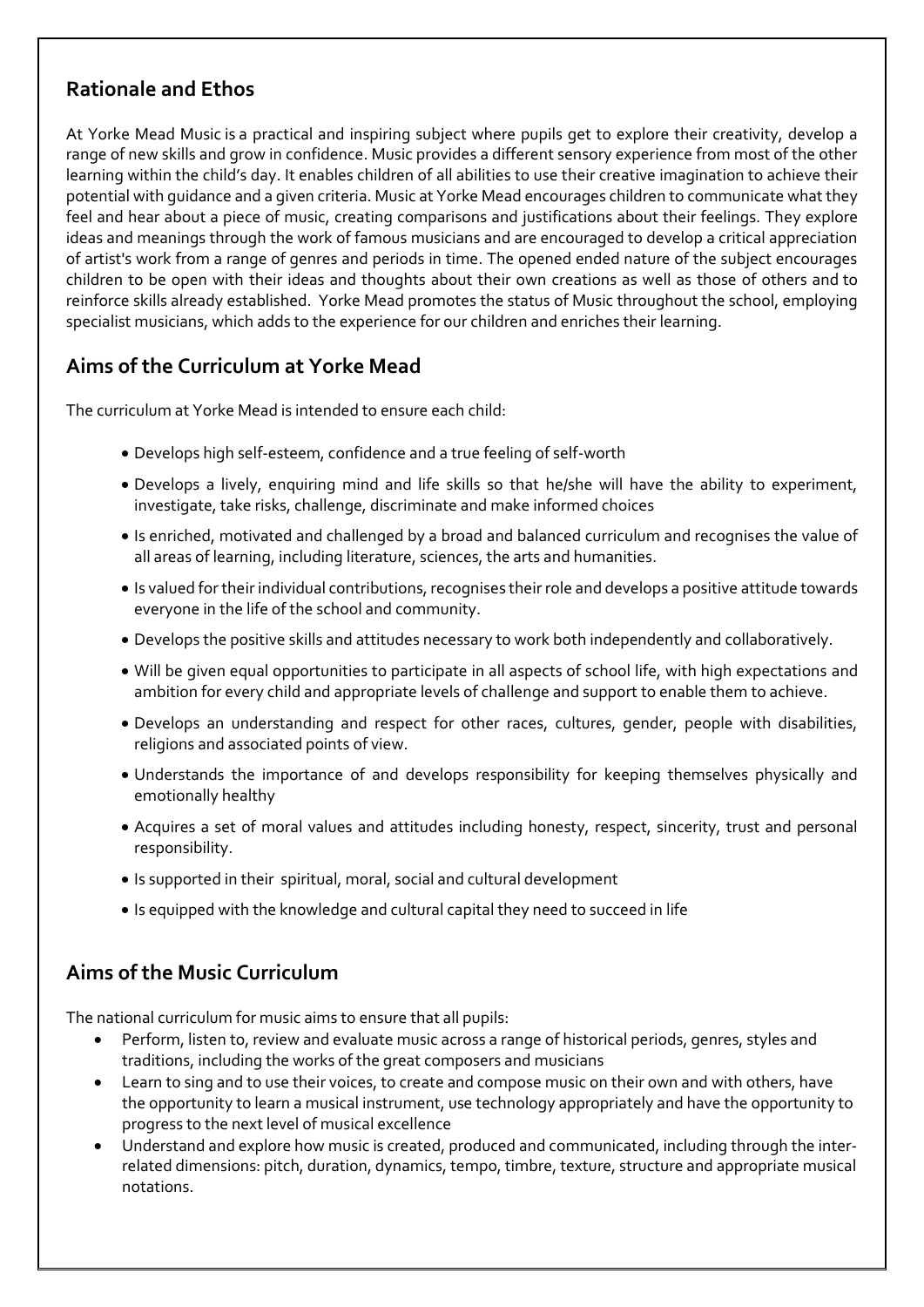## **Subject content**

## **Key stage 1**

Pupils should be taught to:

- Use their voices expressively and creatively by singing songs and speaking chants and rhymes
- Play tuned and untuned instruments musically
- Listen with concentration and understanding to a range of high-quality live and recorded music
- Experiment with, create, select and combine sounds using the inter-related dimensions of music.

# **Key stage 2**

Pupils should be taught to:

- Play and perform in solo and ensemble contexts, using their voices and playing musical instruments with increasing accuracy, fluency, control and expression
- Improvise and compose music for a range of purposes using the inter-related dimensions of music
- Listen with attention to detail and recall sounds with increasing aural memory
- Use and understand staff and other musical notations
- Appreciate and understand a wide range of high-quality live and recorded music drawn from different traditions and from great composers and musicians
- Develop an understanding of the history of music.

# **Curriculum Design**

The curriculum is planned around the processes outlined in the National Curriculum. These include, using our voices, playing tuned and untuned instruments, listening, composing and developing an understanding of the history of music. All year groups build upon the previous years' learning, and include a term focused on voices, composing and musical appreciation. The curriculum design allows for a progression of skills and development of technical knowledge.

### **How the music curriculum meets the needs of children at Yorke Mead**

At Yorke Mead Primary School we encourage children to participate in a variety of musical experiences through which we aim to build up the confidence of all children. Singing is an integral part of our school life and our teaching focuses on developing the children's ability to sing in tune, developing their expression and ability to listen to others. Pupils' understanding of music will be developed through activities which bring together the requirements of performing, composing, listening and appraising. Children are taught to make music together with tuned and untuned instruments and to compose pieces. They are also taught to sing and play in time controlling the sound and pace. They are taught different ways to represent sounds graphically and symbolically.

### **How the music curriculum supports the development of children's reading**

Music contributes significantly to the teaching of English in our school by actively promoting the skills of reading, writing, speaking and listening. Children develop their language skills through singing songs, with attention to diction, meaning, rhythm and rhyme. They use reference books and develop research skills when finding out about the history of music and musicians; which offer explanations of compositions and inform on style and composers. Music is also used to stimulate discussion for creative writing. Through working with others in a musical setting, children develop their ability to communicate ideas effectively. Furthermore, music is used to support children in their comprehension skills from film and theatre, taking opportunity to reflect on how music is developing character, atmosphere and setting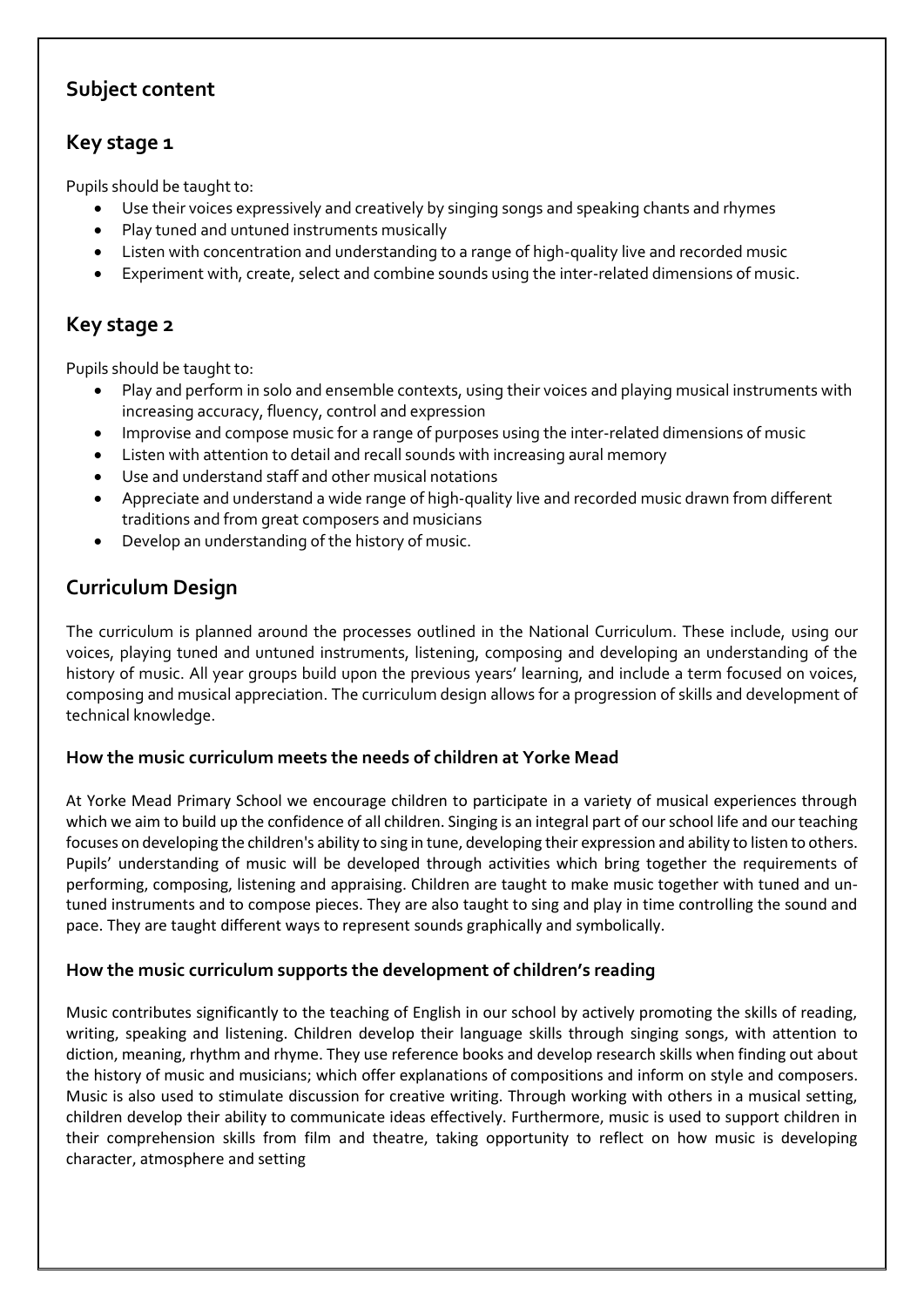### **How the music curriculum supports children's spiritual, moral, cultural, social development**

**Spiritual –** Through a well-balanced curriculum, Music provides a variety of opportunities for children to express themselves through singing and using instruments. They are encouraged to compose sound patterns and simple pieces of music in response to stimuli including nature, for example the weather. They can speak about how music makes them feel.

**Moral –** Through musical activities at Yorke Mead, children have opportunities to encounter pieces of music which evoke a range of emotions and raise questions, exploring how music can convey human emotions such as sadness, joy, or anger. They can begin to understand the self-discipline required to perform.

**Cultural –** Music provides excellent opportunities for children to experience work and performances by composers and performers from a variety of cultures. Through listening to the work of musicians and composers they are able to have a range of viewpoints and influences. The children have opportunities to experience some live performances.

**Social –** In Music children are able to collaborate as groups, supporting each other in forming ideas and working towards a common outcome. They listen to others' ideas and are able to cooperate and share expertise. They begin to learn how music impacts on society through public performance and the media.

#### **How the music curriculum supports children's emotional well being**

The music curriculum strongly supports children's personal development, it enables children to be develop the key skills of critical thinking, communication, resilience, creativity, teamwork, self-understanding and growth mindset.

Children are given the opportunity to give and justify their opinions about their compositions and creations as well as those of others, learning that people can have similar and differing points of view. Through the exploration of a wide range of different composers, cultures and style they learn to value and respect diversity as well as develop an understanding of their place in the world.

Mindfulness and teaching about the brain is incorporated into lessons so that children are prepared to learn and have positive strategies to draw upon when they are challenged in new ways. They learn the importance of developing the right hand side of the brain for the creative process and develop the ability and confidence to look more closely and make connections about the world around them before capturing what they hear.

Unit planning enables the children to develop a growth mind-set and the positive attitude to learning needed to succeed in later life. Teaching and learning allows for children to take risks and face new challenges in their work.

Resilience and determination is strengthened through opportunities to work on projects over a number of weeks, in order for each child to become actively involved in their own learning and to have the chance to explore and develop new skills. Regular opportunities are created to enhance each child's self-esteem through the recognition of each child's musical achievements within the classroom and across the whole school. Children are given opportunities to perform to an audience (singing or playing an instrument) this helps to enhance their confidence and appreciate their dedication and achievements.

A brief overview of how the music curriculum supports the development of the whole child. Please read this in conjunction with the school document 'Personal Development at Yorke Mead'.

| <b>SMSC</b><br>Spiritual, Moral, Social &<br><b>Cultural Development</b> | <b>British Values</b> | <b>Character</b><br><b>Education</b> | <b>Cultural Capital</b>     | 5 Ways to<br><b>Wellbeing</b>                 |
|--------------------------------------------------------------------------|-----------------------|--------------------------------------|-----------------------------|-----------------------------------------------|
| <b>Cultural development</b>                                              | <b>Mutual respect</b> | Long term goals                      | <b>Cultural experiences</b> | <b>Connect, keep learning,</b><br>take notice |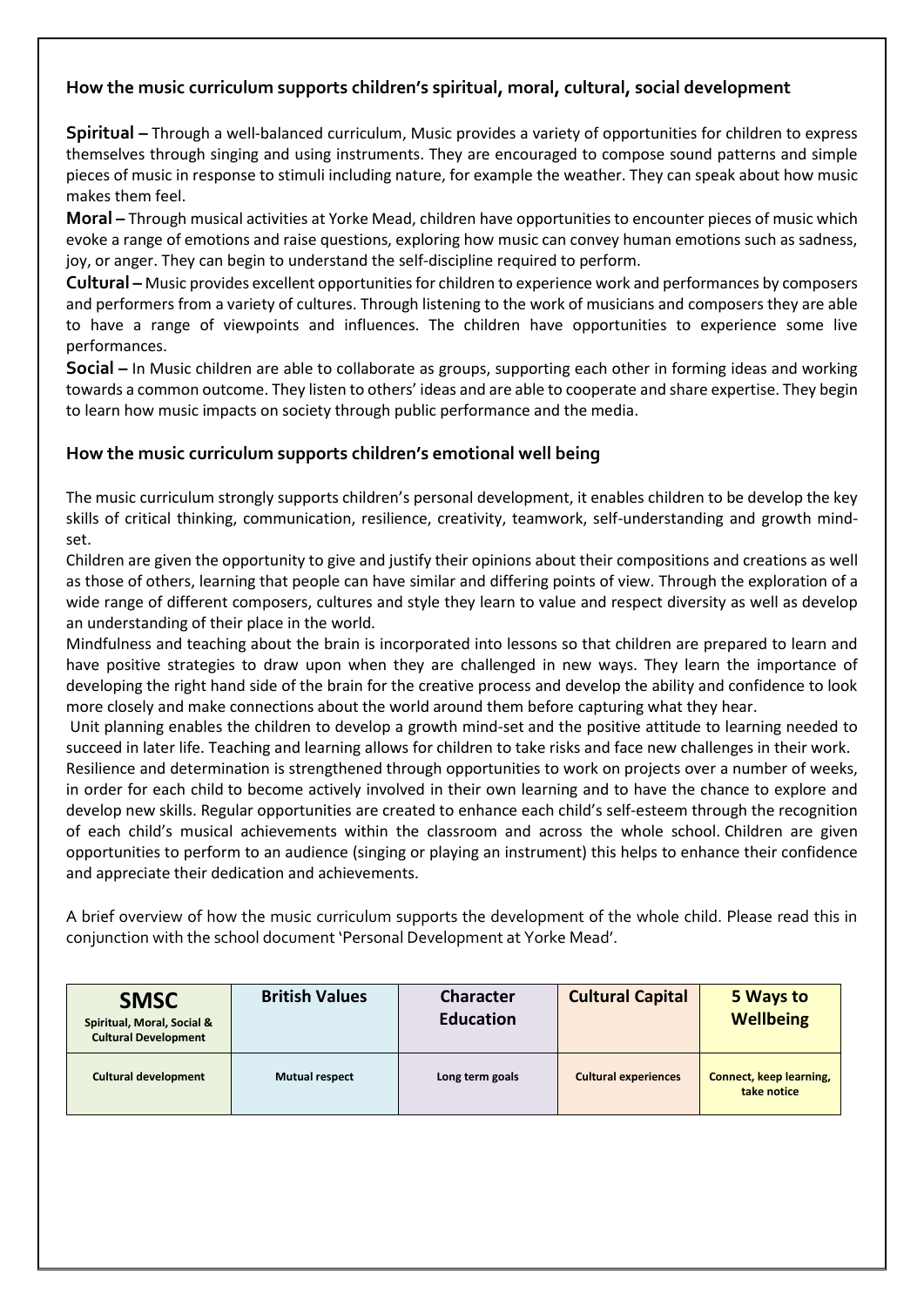### **Organisation and planning**

### **Organisation**

At Yorke Mead we value the team approach and with this in mind we aim to group subjects together so that consistency across similar subjects is maintained as far as possible. This also means subject leaders are not working in isolation.

Music is part of the *Create* team along with *art and English.* 

#### **Planning**

Teachers at Yorke Mead are provided with a broad long term plan by subject leaders outlining the curriculum content and learning intentions to be covered throughout the year. It is the teacher's job to outline the delivery of this curriculum in a detailed medium term plan, which may be paper format or powerpoint in style depending on the preference of the teacher. There is no need for teachers to produce individual lesson plans for subjects other than English and Maths, which again may



be paper or power point format. The purpose of this is to manage workload of the teachers and to ensure that time spent on planning is the most purposeful it can be to meet the needs of the teachers and the children.

In planning units of work teachers are mindful of the **Bloom's Taxonomy,** recognising that we cannot expect children to apply or analyse skills or knowledge unless we have given them time to both remember and understand this. Bloom's also supports differentiation of learning within the curriculum.

From September 2020 the school will be trialling the Charanga scheme of work with a view to implementing this fully throughout the school if deemed appropriate.

#### **Progression and Sequence of Learning**

Subject leaders have ensured that full coverage and progression of skills are planned for in the curriculum map. Specific instruments and technical vocabulary are allocated to specific year groups in order to show clear progression of understanding.

Key stage 1

Pupils should be taught to:

- use their voices expressively and creatively by singing songs and speaking chants and rhymes
- \* play tuned and untuned instruments musically
- listen with concentration and understanding to a range of high-quality live and recorded music
- experiment with, create, select and combine sounds using the inter-related dimensions of music.

#### Key stage 2

Pupils should sing and play musically with increasing confidence and control. They should develop an understanding of musical composition, organising and manipulating ideas within musical structures and reproducing sounds from aural memory.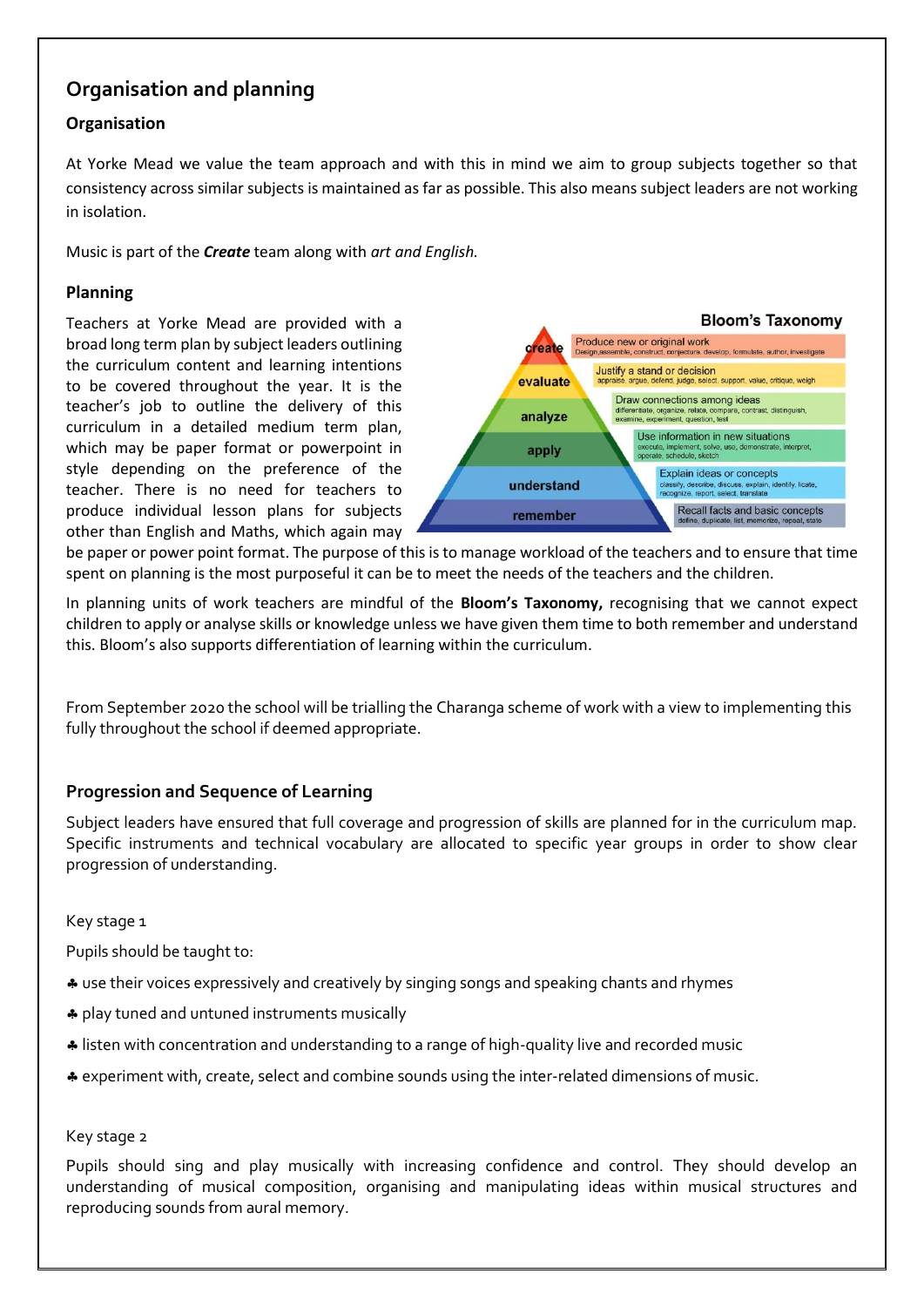Pupils should be taught to:

 play and perform in solo and ensemble contexts, using their voices and playing musical instruments with increasing accuracy, fluency, control and expression

improvise and compose music for a range of purposes using the inter-related dimensions of music

- listen with attention to detail and recall sounds with increasing aural memory
- use and understand staff and other musical notations

 appreciate and understand a wide range of high-quality live and recorded music drawn from different traditions and from great composers and musicians

 $\clubsuit$  develop an understanding of the history of music.

At Yorke Mead, music units have been selected for each year group that allow children to progress; building on prior learning and developing both their technical knowledge and skills in a variety of engaging, creative and practical activities. Where possible, units are linked to other areas of the curriculum the children study within that year group.

#### **Early Years**

All aspects of our curriculum for Key Stage One and Two build from the Early Years curriculum, which is centred around the needs and interests of the Early Years children at Yorke Mead. Whilst this policy is relevant to all stages of education at Yorke Mead it is essential this is read in conjunction with the EYFS policy.

This music curriculum policy should be read in conjunction with the following policies:

- Yorke Mead curriculum policy
- Teaching and Learning Policy
- Early Years Foundation Stage (EYFS) Policy
- Personal development at Yorke Mead

#### **Assessment for Learning**

Children demonstrate their ability in music in a variety of different ways. Teachers will assess children's work in music by making informal judgements as they observe them during lessons. Video recordings are made of live musical performances for the children to use as self-assessment. On completion of a piece of work, the teacher will assess the work and give oral feedback. Older and more able pupils are encouraged to make judgements about how they can improve their own work. Individual class teachers will keep samples of children's work in music for their own evidence.

#### **Inclusion**

Teachers set high expectations for all pupils. They will use appropriate assessment to set ambitious targets and plan challenging work for all groups, including:

- Currently higher attaining pupils
- Pupils with low prior attainment
- Pupils from disadvantaged backgrounds
- Pupils with SEN
- Pupils with English as an additional language (EAL)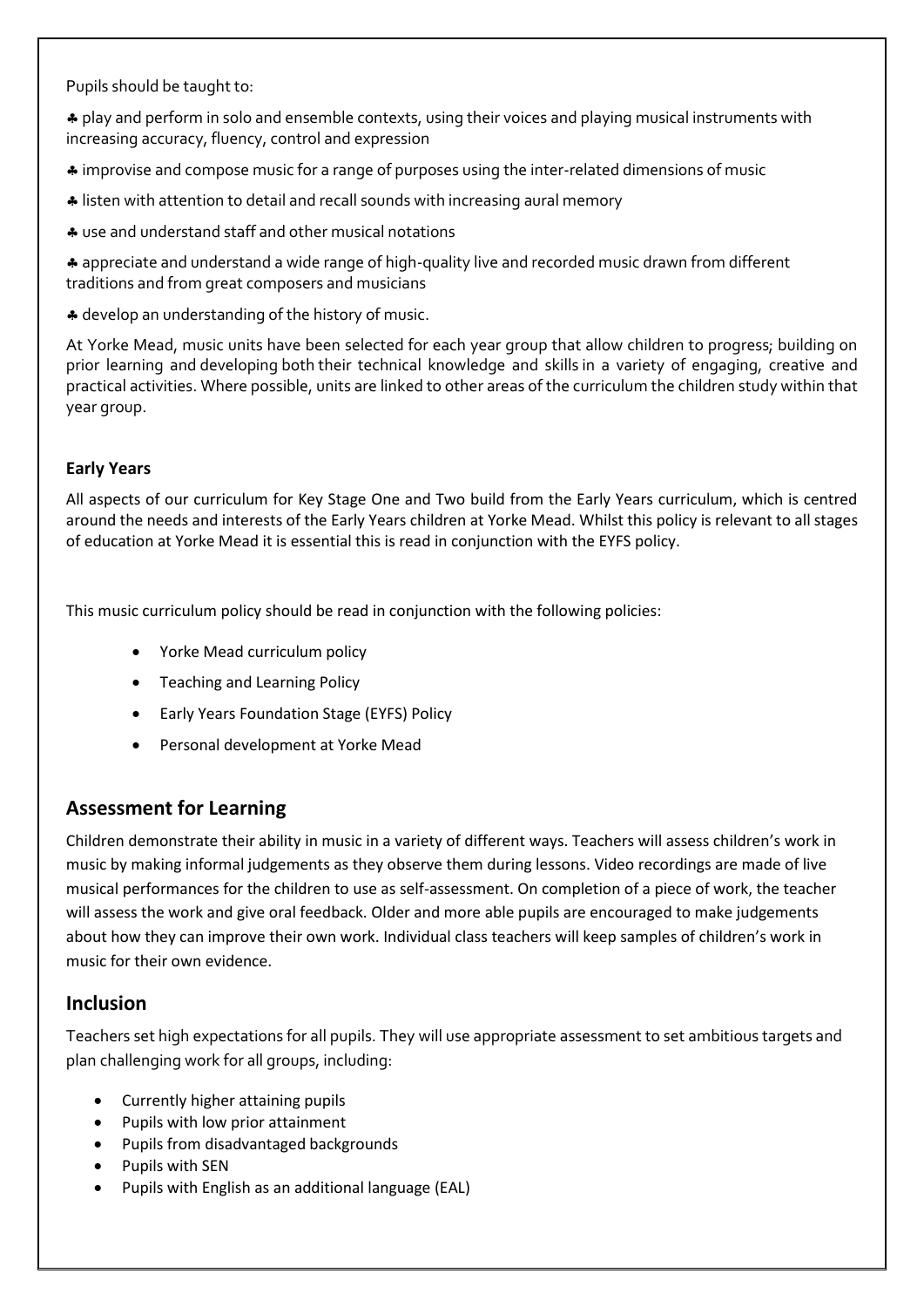Teachers will plan lessons so that pupils with SEND can study every National Curriculum subject, wherever possible, and ensure that there are no barriers to every pupil achieving.

Teachers will also take account of the needs of pupils whose first language is not English. Lessons will be planned so that teaching opportunities help pupils to develop their English, and to support pupils to take part in all subjects.

Further information can be found in our statement of equality information and objectives, and in our SEN policy and information report.

# **Safeguarding and Safe Practise**

In all areas, at all times, staff at Yorke Mead are aware of safeguarding responsibilities and health and safety. Some aspects of learning naturally require greater need to be aware of planning for safe practise than others. Where there is any form of risk to children staff will have completed a risk assessment to manage this risk and ensure procedures minimise or remove the risk. The school has a number of generic risk assessments to cover those aspects where risk will be evident at all times such:

- When handling tools and equipment
- Using specific materials
- Classroom set up

There are times when children may be more likely to disclose a safeguarding concern, for example as part of a discussion around a piece of music, where they might wish to relay a personal experience or personal feelings that a particular composition triggers. The calm and relaxed atmosphere of a music lesson may also create an environment in which a child feels able to share a concern or worry. Should there be a concern or disclosure from a pupil, staff will always follow the school safeguarding policy.

### **The role of the Music subject leaders**

Subject Leaders will ensure that the school curriculum is implemented in accordance with this policy and specific subject and that:

- All required elements of the music curriculum have aims and objectives which reflect the aims of the school and indicate how the needs of individual pupils will be met.
- Long term planning is available for music to support individual teachers in their planning
- The amount of time provided for teaching music is adequate and the curriculum meets the aims and objectives for each year group.
- Standards within the music curriculum are monitored, meet the expectations and that the head teacher and phase leader is informed of any concerns around this.
- Resources required to deliver the music curriculum are available and accessible to staff.
- The policy and practise within music is updated to reflect current educational research in consultation with the Head teacher, SLT and governors.
- Supporting staff to have the pedagogical understanding necessary to successfully teach the music curriculum, and any required training is brought to the attention of the senior leadership team.
- The school's procedures for assessment meet all legal requirements
- Where appropriate, the individual needs of some pupils are met by permanent or temporary disapplication from all or part of the National Curriculum, allowing the most appropriate individual curriculum needs to be met in consultation with the Head teacher and school SENDCo.
- Proper provision is in place for pupils with different abilities and needs, including children with SEND policies.
- Link governors are kept up to date with policies and procedures linked to music.